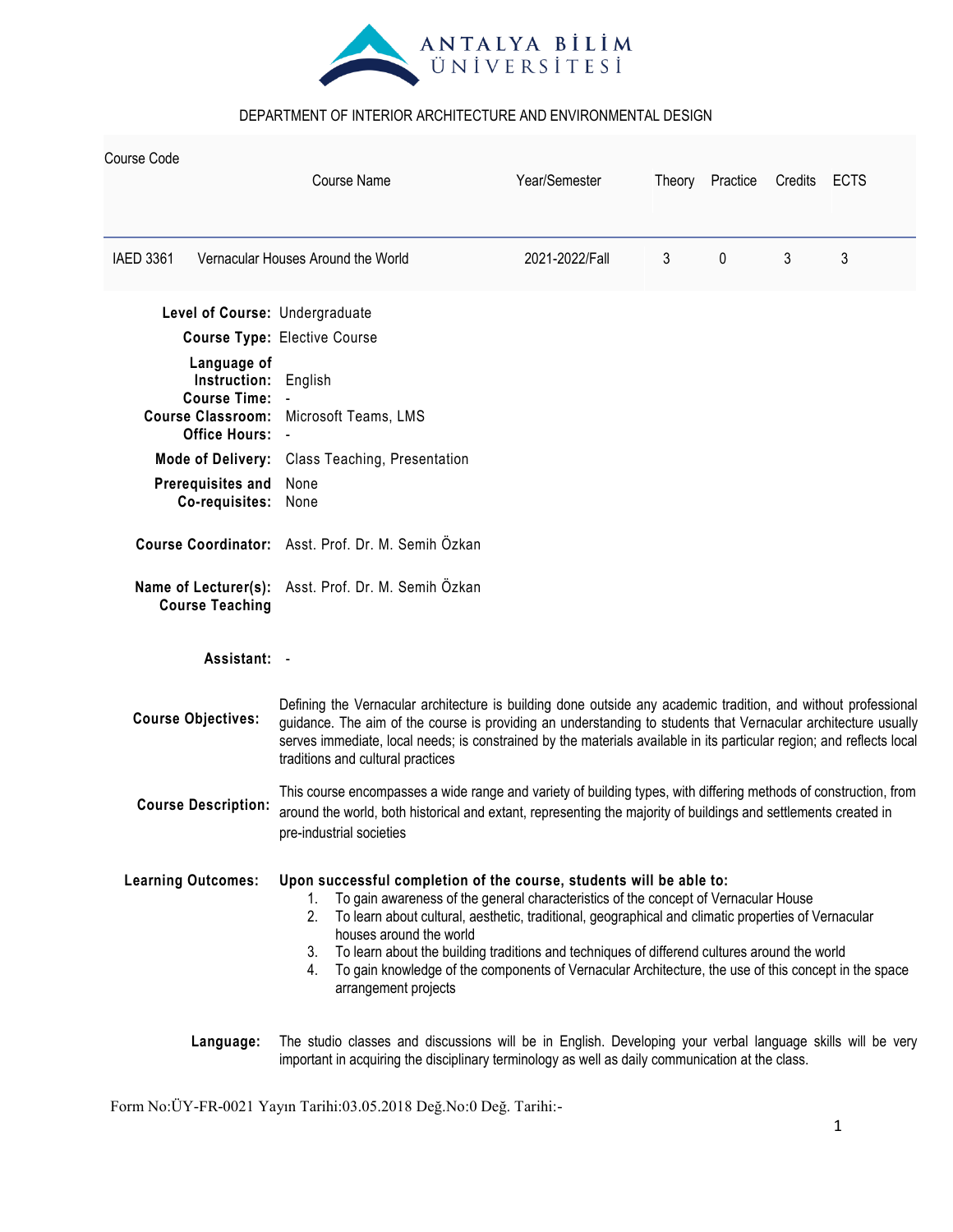

| Text Books:                       | Oliver P. (1998) Encyclopedia of Vernacular Architecture of the World, Cambridge University Press                                                                                                                                                                                                                                                                                                        |  |  |  |  |
|-----------------------------------|----------------------------------------------------------------------------------------------------------------------------------------------------------------------------------------------------------------------------------------------------------------------------------------------------------------------------------------------------------------------------------------------------------|--|--|--|--|
| <b>Recommended Text</b><br>Books: | Schittich C. (2019) Vernacular Architecture: Atlas for Living Throughout the World, Birkhäuser<br><b>Publishing House</b><br>Piesik S. (2017) Habitat: Vernacular Architecture for a Changing Planet, Harry N. Abrams<br>Vellinga M., Oliver P., Bridge A. (2008) Atlas of Vernacular Architecture of the World<br>3.<br>Oliver P. (2007) Dwellings: The Vernacular House Worldwide, Phaidon Press<br>4. |  |  |  |  |

**For the Terminology:**

#### **Reading Text books:**

**Planned Learning Learning/Teaching Method:** The expected learning outcomes for the course will be assessed through:class Activities and Teaching teachin, homeworks, final exam.

#### **Method:**

**Homeworks:** Students are required to submit throughout the semester.

**Class Participation:** Regular attendance of all enrolled classes is expected. Do not be late to the class. Attendance will be taken through your signature within the first quarter of the course; if you come later you will be considered absent. At the end of the Semester, your attendance will be reported on UBS system. Attendance is compulsory and in case of absenteeism of more than 20% in practice and 30% in theoric, the system will automatically grade you "FX". If you miss a class, it is your responsibility to "make up" all work, including items discussed in class. Class contribution will be measured in terms of quality not quantity. If you need to leave early for whatever reason, you should exercise politeness and notify your professor at the commencement of the session.

**Academic integrity & plagiarism:** Academic integrity is the pursuit of scholarly activity based on the values of: honesty, trust, fairness, respect and responsibility. Practicing academic integrity means never plagiarizing or cheating, never misrepresenting yourself, never falsifying information, never deceiving or compromising the work of others. Basically this means, either intentionally or unintentionally, using the words or ideas of someone else without giving credit, it's strictly forbidden.

**Course Text books:** There is no specific textbook for this course but topics will mainly follow the chapters in the book "Engineering Design Graphics".

**Key Works**: In this studio course lectures mainly focuses on following course content.

#### **Specific Rules:**

- **1. Be punctual. Punctuality is a sign of respect toward yourself and the others.**
- 2. Show respect for all the people and property around you.
- 3. Be responsible for your actions and meet all expectations.
- 4. Follow directions the first time they are given.
- 5. Students should use the Internet at school for academic purposes only.
- 6. It is forbidden to record classes with any type of device.

Form No:ÜY-FR-0021 Yayın Tarihi:03.05.2018 Değ.No:0 Değ. Tarihi:-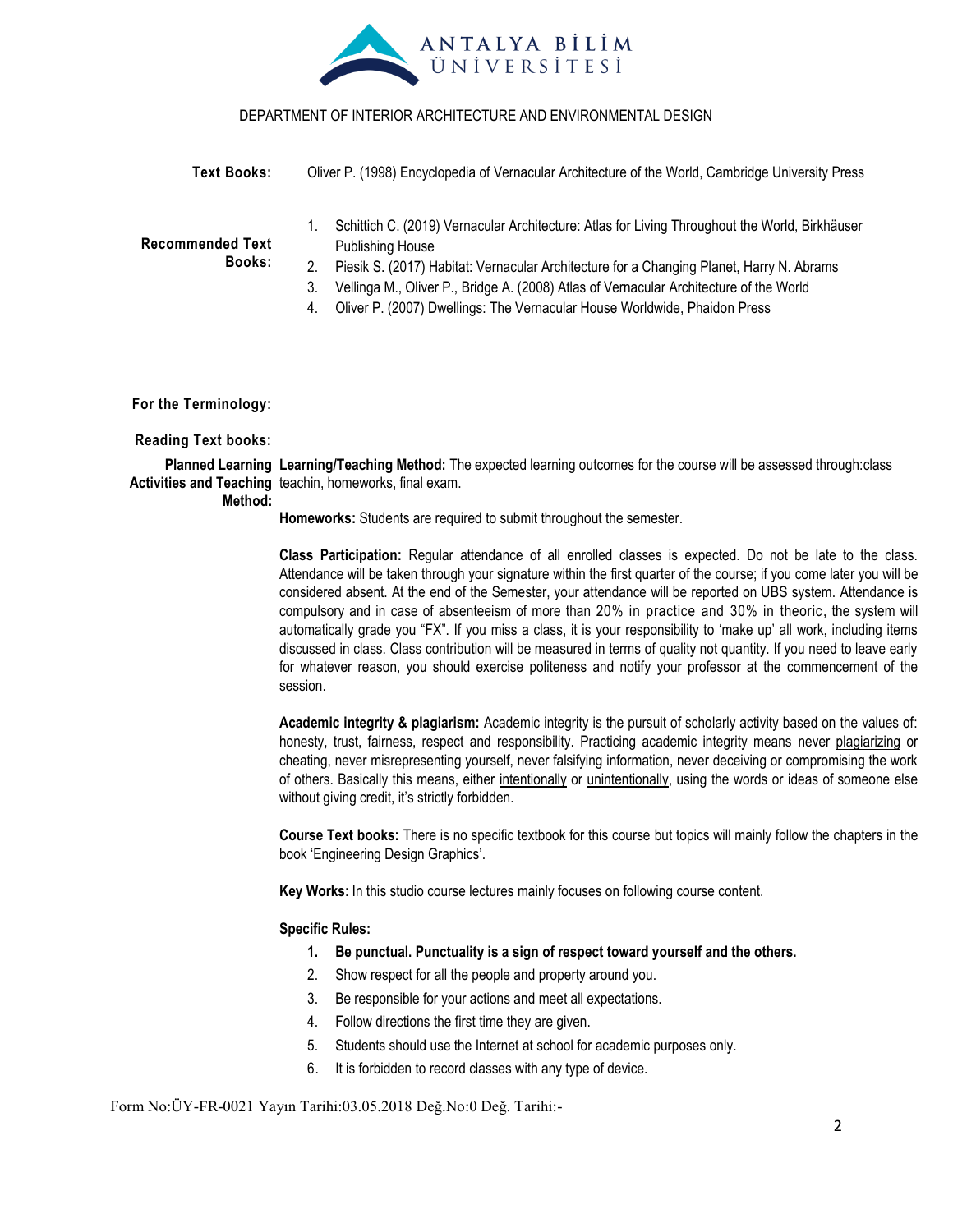

**Communication**: Students are encouraged to visit the professor during their Office Hours. If you cannot make it to announced office hours, please make individual arrangements via e -mail. However, do not expect the professor and the research assistant to respond at length via e -mail to questions of content, definition of terms, grading questions etc. If you have a question that requires a substantive response please set up an appointment to speak with one of us.

| <b>Date</b> | <b>Week</b>    | <b>Chapter Topic</b>                                   | <b>Take-home exercise</b> |
|-------------|----------------|--------------------------------------------------------|---------------------------|
|             | 1              | - Introduction: What Is<br><b>Vernacular House</b>     | N/A                       |
|             | $\mathbf{2}$   | - Influences on the vernacular                         | N/A                       |
|             | 3              | - Nomadic dwellings /<br><b>Permanent Dwellings</b>    | N/A                       |
|             | 4              | - African Vernacular Houses                            | N/A                       |
|             | 5              | -Central Asian Vernacular<br><b>Houses</b>             | N/A                       |
|             | 6              | - Middle Eastern Vernacular<br><b>Houses</b>           | N/A                       |
|             | $\overline{7}$ | - South Asian Vernacular<br><b>Houses</b>              | N/A                       |
|             | $\bf 8$        | - MIDTERM                                              | N/A                       |
|             | 9              | - Far Asian Vernacular Houses                          | N/A                       |
|             | 10             | - Australian Vernacular Houses                         | N/A                       |
|             | 11             | - European Vernacular Houses                           | N/A                       |
|             | 12             | - North American Vernacular<br><b>Houses</b>           | N/A                       |
|             | 13             | - South American Vernacular<br><b>Houses</b>           | N/A                       |
|             | 14             | - Scandinavian and Russian<br><b>Vernacular Houses</b> | N/A                       |
|             |                | <b>FINAL EXAM</b>                                      |                           |

\* PLEASE NOTE: Details of the syllabus and course schedule are subject to minor changes that will be announced in class.

**Grading**: Midterm and final exam responses will be evaluated for accura cy, thoughtfulness and clarity. Assignments will be evaluated for content, quality of ideas and clarity of presentation (including all necessary materials).**If total assessment grade is lower than 40, student need** 

Form No:ÜY-FR-0021 Yayın Tarihi:03.05.2018 Değ.No:0 Değ. Tarihi:-

**Course Contents\*: (Weekly Lecture Plan)**